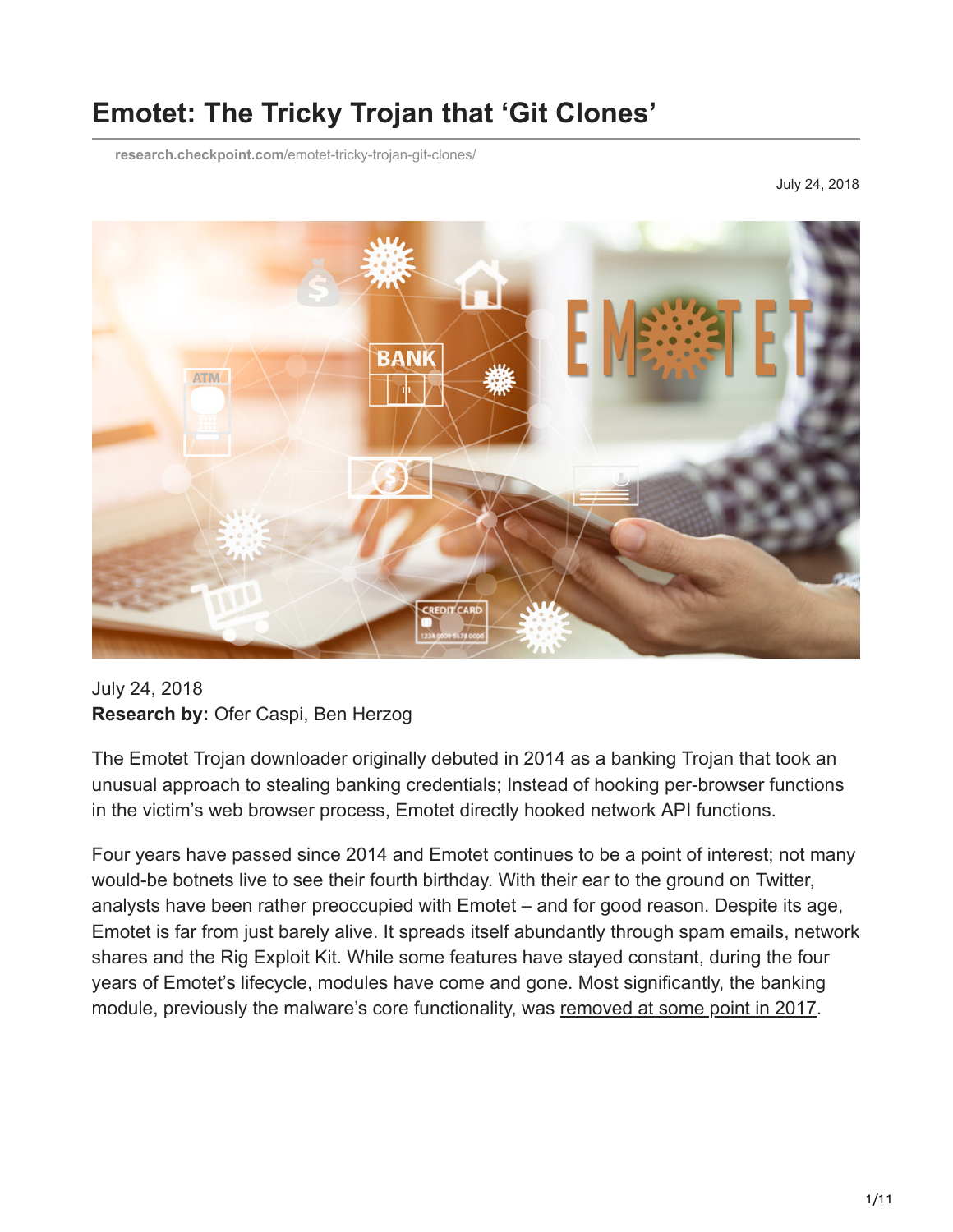

**Figure 1:** A comparative heat map of Emotet's impact per country (measured by number of affected organizations). Red indicates a larger amount of organizations affected.

There are several things that stand out about Emotet, but foremost among them is its modular structure and complex ecosystem. To have a working business model, it is technically enough to have The C&C server say "here, take this file and execute it". As a result, it's not every botnet that bothers to set up an ecosystem of modules, let alone one that even has the concept of a "version". But Emotet does, including a communication protocol built on top of Google's Protobuf, utilizing LZMA compression and built on asymmetric crypto. The authors would probably take "over-engineered" as a compliment.

The use of Protobuf is not an isolated incident. Emotet is uncharacteristically eager to employ third-party open source code. Most malware authors just can't be bothered to do a literature review of existing solutions to their problem, and would rather re-invent the wheel. Some authors do admit defeat and incorporate one-or-another piece of third-party code into their creation, but that's still nothing compared to the leap made by the Emotet team, whose code directory tree literally has an "Open Source" folder in it. Apart from communication protocols implemented with Protobuf, Emotet features, for example, web servers written in [Libevent](https://github.com/libevent/libevent) and encryption built on top of [OpenSSL](https://github.com/openssl/openssl). In the category of conspicuous interest in the open source community, this puts Emotet squarely ahead of the vast majority of malware (and narrowly behind Microsoft).

Emotet is invested in the technical cat-and-mouse game of malware 'author vs. analyst' more than could possibly be healthy (for either the author or the analyst). Where the [GandCrab](https://research.checkpoint.com/gandcrab-ransomware-mindset/) guys went for banter and spectacle, the Emotet team went with a grim, humorless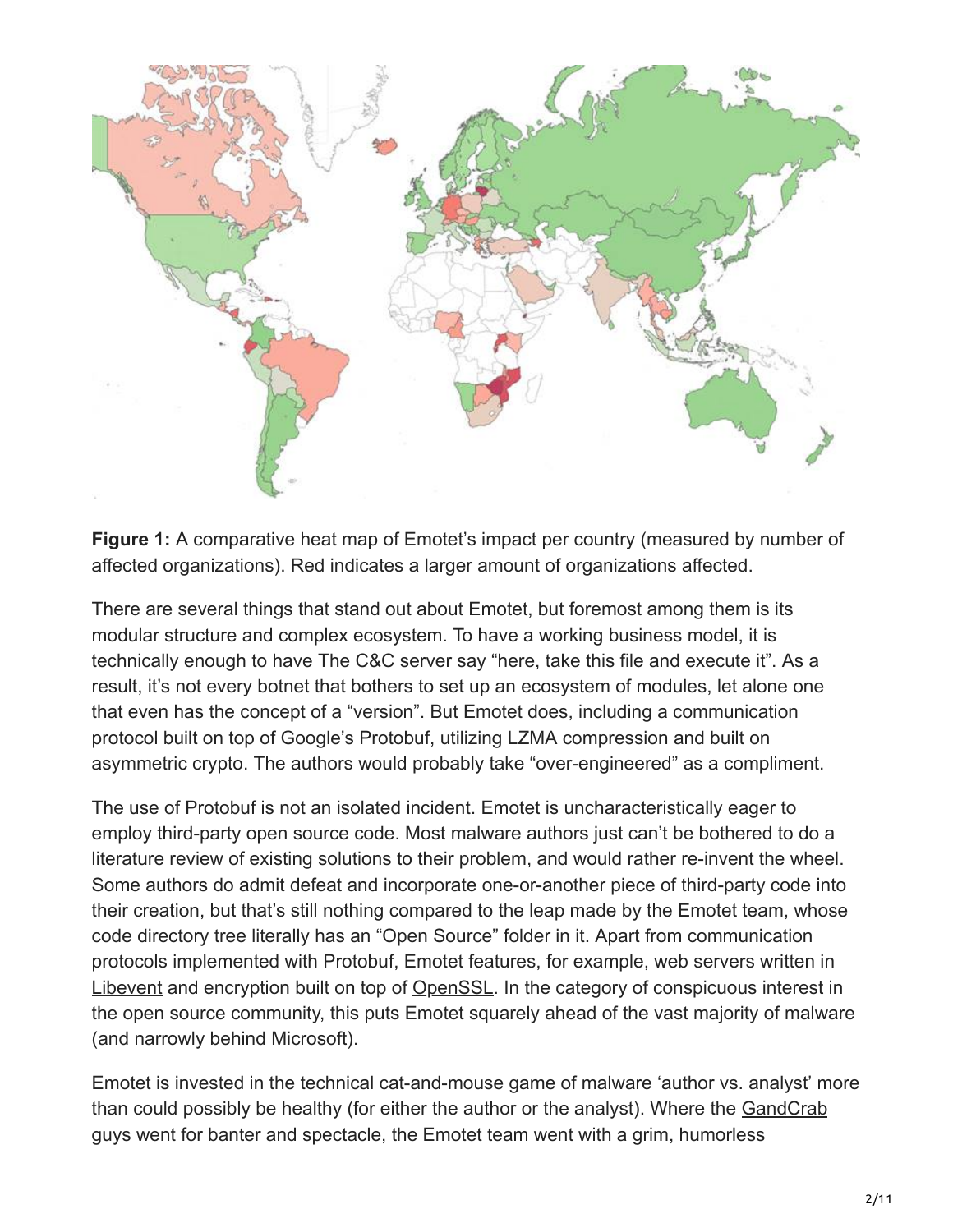determination to use every method they could think of to stick it to the man with the disassembler.

Just one example — in Code Obfuscation 101 you read about "converting control flow structures into a state machine"; it then remains one of those things-that-could-theoreticallybe-done, like using difficult opaque predicates or compiling the malware with The [Movfuscator. Emotet goes and actually uses a state machine for its main control f](https://github.com/xoreaxeaxeax/movfuscator)low.

| .rdata:6FCFFDA4 aSocket  |                                          | db 'socket',0                                              | ; DATA XREF: sub 6FCEEC90+141↑o                               |
|--------------------------|------------------------------------------|------------------------------------------------------------|---------------------------------------------------------------|
| .rdata:6FCFFDA4          |                                          |                                                            | : sub 6FCEF280+5210                                           |
| .rdata:6FCFFDAB          |                                          | align 4                                                    |                                                               |
| .rdata:6FCFFDAC aD       |                                          | db '%d'.0                                                  | : DATA XREF: sub 6FCF1820+CA1o                                |
| .rdata:6FCFFDAC          |                                          |                                                            | ; bh upnp lib function+12B $\uparrow$ o                       |
| .rdata:6FCFFDAF          |                                          | align 10h                                                  |                                                               |
|                          | .rdata:6FCFFDB0 ; char aEventNoS[]       |                                                            |                                                               |
|                          |                                          | .rdata:6FCFFDB0 aEventNoS db 'EVENT NO%s',0                | : DATA XREF: sub 6FCE81D0+7↑o                                 |
| .rdata:6FCFFDBB          |                                          | align 4                                                    |                                                               |
|                          | .rdata:6FCFFDBC ; char aEventPreciseTi[] |                                                            |                                                               |
|                          |                                          | .rdata:6FCFFDBC aEventPreciseTi db 'EVENT PRECISE TIMER'.0 |                                                               |
| .rdata:6FCFFDBC          |                                          |                                                            | ; DATA XREF: bh train wreck class manipulation+9A↑o           |
|                          | .rdata:6FCFFDD0; char aEventShowMetho[]  |                                                            |                                                               |
|                          |                                          | .rdata:6FCFFDD0 aEventShowMetho db 'EVENT SHOW METHOD',0   |                                                               |
| .rdata:6FCFFDD0          |                                          |                                                            | ; DATA XREF: bh train wreck class manipulation:loc 6FCE811D↑o |
| .rdata:6FCFFDE2          |                                          | align 4                                                    |                                                               |
| .rdata:6FCFFDE4 aNil     |                                          | db 'nil'.0                                                 | ; DATA XREF: .rdata:6FCFF278↑o                                |
| .rdata:6FCFFDE8 aNoError |                                          | db 'No error'.0                                            | : DATA XREF: .rdata:off 6FCFC460^o                            |
| .rdata:6FCFFDF1          |                                          | align 4                                                    |                                                               |

**Figure 2**: Libevent strings from Emotet – or, as we've recently taken to calling it, GNU/Emotet.

## **Technical Details**

#### **Main Module / Dropper**

The main functionality of Emotet's dropper is three-fold:

- 1. Update the malware to its latest version.
- 2. Achieve persistence on the victim system.
- 3. Download and execute the modules, which serve as the malware's main payload.

By updating itself with high frequency and constantly rotating its C&C servers, Emotet stays ahead of signature-based AV products and manages to retain the foothold that it has in the botnet arena. This same principle applies to the dropper executable itself, hosted on Emotet's C&C server. Frequently rotating it, and the accompanying modules, makes sure that during at least the few following hours, AV signatures will not be able to simply patternmatch the files as malicious, and will have to rely on more advanced and more delicate methods such as ML engines and behavioral analysis. The dropper is packed, and while it is constantly rotated, most of the functionality stays constant and changes tend to be minor.

As is standard for malware strains of this type, the Emotet dropper collects information from the infected machine such as the Computer and User name, OS version, and the list of processes running on the victim machine.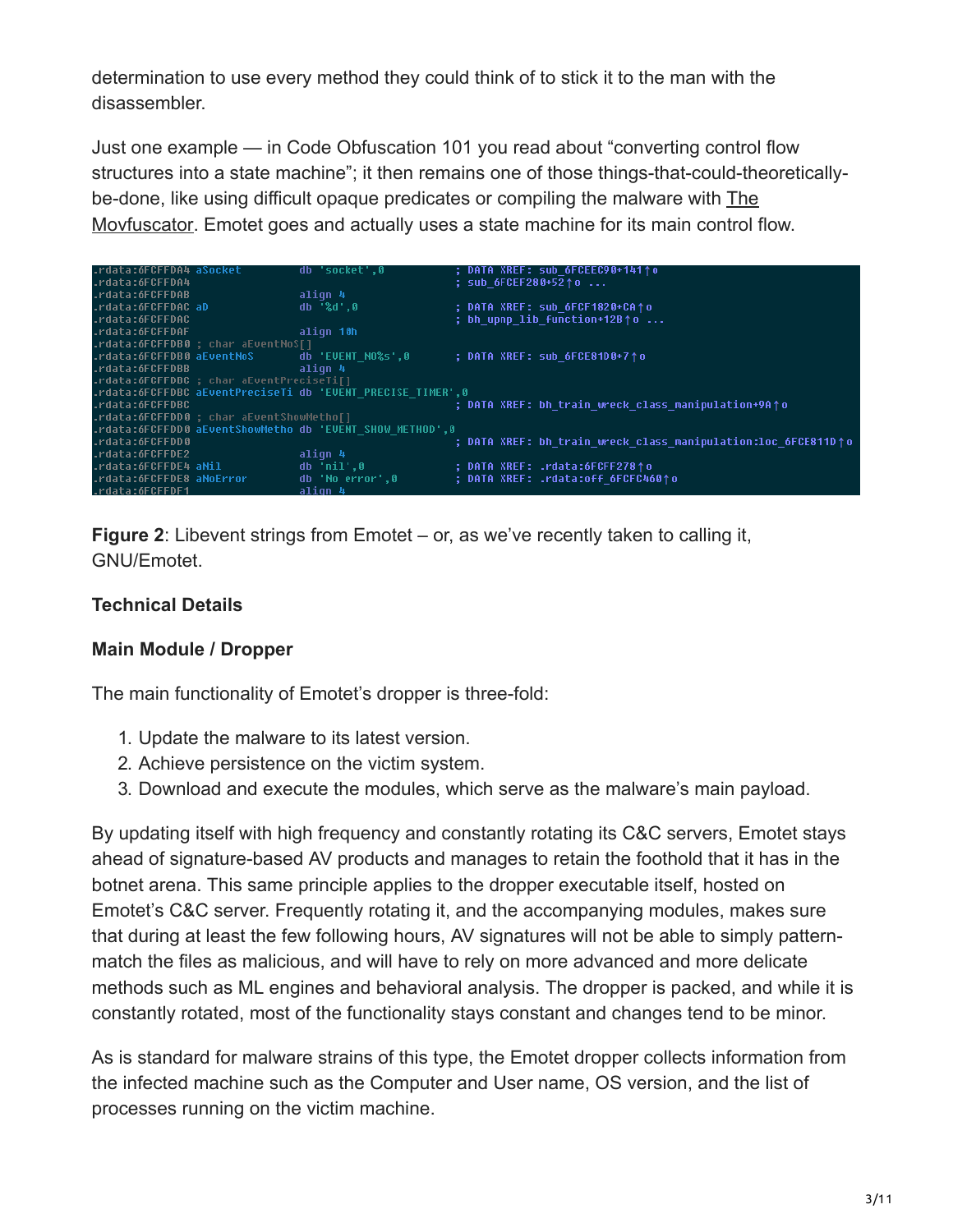Once all this information is gathered and the malware is updated to its latest version, Emotet sends a request to the C&C server. Addresses of potential live C&C servers, and the Emotet servers' RSA public key, are all hard-coded in the malware executable. The addresses are in plain IP format followed by a port number (somewhat atypically; malware authors usually favor domain names). Communication is encrypted with a randomly-generated AES key, which is encrypted using the server public key and appended to the message. This protocol is unusually cryptographically sound and even a person with full access to the malware sample and a traffic log will be unable to recover the original communication, unless the original process that spawned the AES key is still running.

Assuming the request successfully goes through, the C&C server responds with an up-todate list of modules. Usually during this transaction the infected client will receive between 2 and 5 modules; the exact number depends on the information an infected system sends to the C&C. The request method periodically rotates between a GET and a POST, probably as a small gesture to further frustrate attempts to communicate with the server directly. When using GET, the request body is instead sent as the cookie header.

As a part of the request, the infected host will include the current malware file hash; the server uses this information to decide whether the Emotet version that issued the request needs to be updated. If the hash is of an old version of the malware, a new Emotet version is sent; otherwise, execution proceeds as described above, and the modules are executed. When responding, the C&C server uses the same AES key that the client sent originally.

On a typical malware, these communications would take place over raw TCP or HTTP, and would probably use GET request parameters or some homebrew format in the request body to transfer information. Encryption or obfuscation might be used, but the underlying protocol is almost invariably of this "deadline is due tomorrow" kind. In contrast, Emotet's messages are constructed and parsed using [Protocol Buffers](https://developers.google.com/protocol-buffers/) ("ProtoBuf"), Google's "language-neutral, platform-neutral, extensible mechanism for serializing structured data".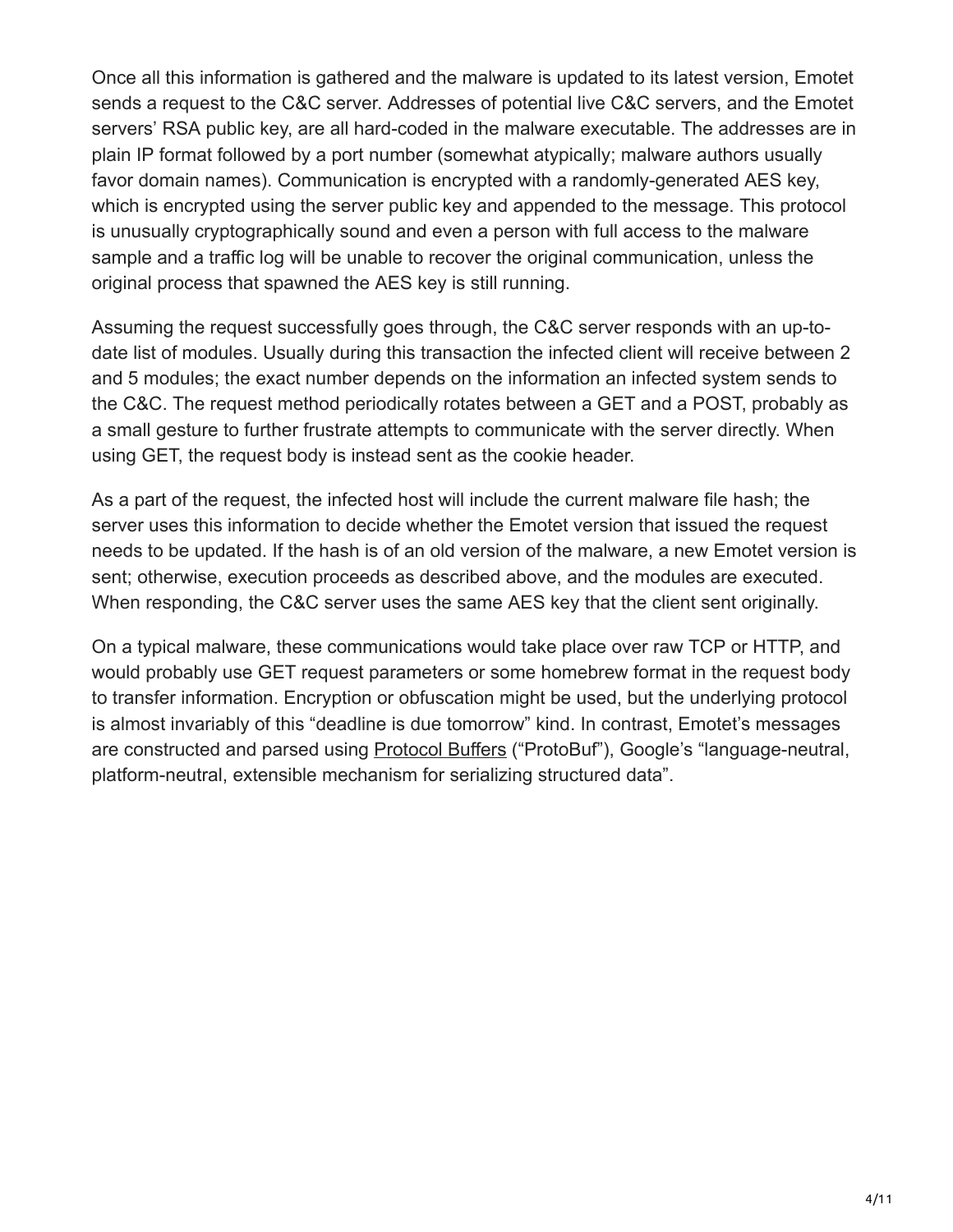```
\mathbf{1}syntax = "proto2";\overline{2}3
              BotInformation{
    message
              required int32 canOpenSCMManager = 1;
 \overline{4}5
              required string botId = 2;
 6
              required int32 osVersion = 3;
              required int32 sessionId = 4;
 8
              required fixed32 fileCRC32 = 5;9
              required string proccesslist = 6;
10
              required string unknown = 7;
11
         γ
1213
14
    message C2Command {
         required int32 command = 1; //registration_command = 16
15
         required string BotInformation = 2; // zlib compressed
16
17
         }
18
```
**Figure 3:** The latest protobuf definition structure that the malware has been seen to use.



**Figure 4:** Decompiled code that builds the registration request sent to the C&C server.

| Length: $96$                                                                     | Length: 20   | Length: affected by<br>exfiltrated data |
|----------------------------------------------------------------------------------|--------------|-----------------------------------------|
| Exported_AES_encryption_key<br>(encrypted with C&C Public RSA<br>encryption key) | Message Hash | Encrypted Message                       |

**Figure 5:** Overall structure of the registration request being sent.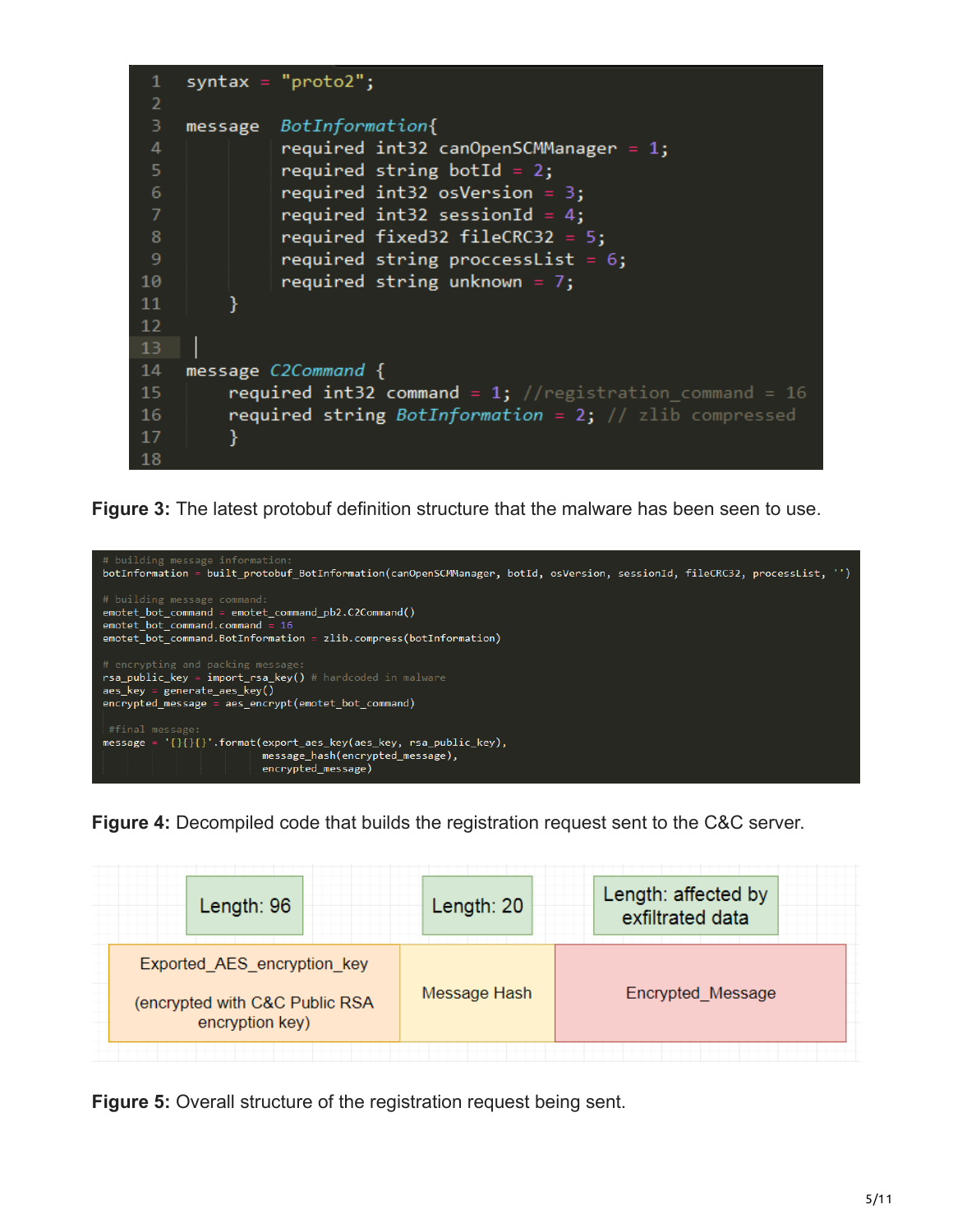

**Figure 6:** A sample traffic capture of an Emotet client request and the server response.

# **Emotet's Modules**

Emotet's modules have come and gone over the years. The large variety we have observed over time leads us to the conclusion that a module may be tailored to the customer, if the price is right. Based on what we know, we estimate the price of Emotet to be somewhere in the \$2000 range.

Emotet's modules that we've seen in the wild so far all share the same general structure: They are DLL files, not packed but otherwise moderately obfuscated. First, a homebrew Import Table is constructed by dedicated functions comparing against the functions' hash value by a [homebrew hash function.](https://gist.github.com/psrok1/5a67c3306080f62969e8d0e63a988b4e) This is similar, but not identical, to methods of full dynamic resolution commonly seen in malware, where every call to a function passes through a "filter" which searches for that function by hash. Here, all the functions are resolved first, and the main flow is reached later. This has the effect of making analysis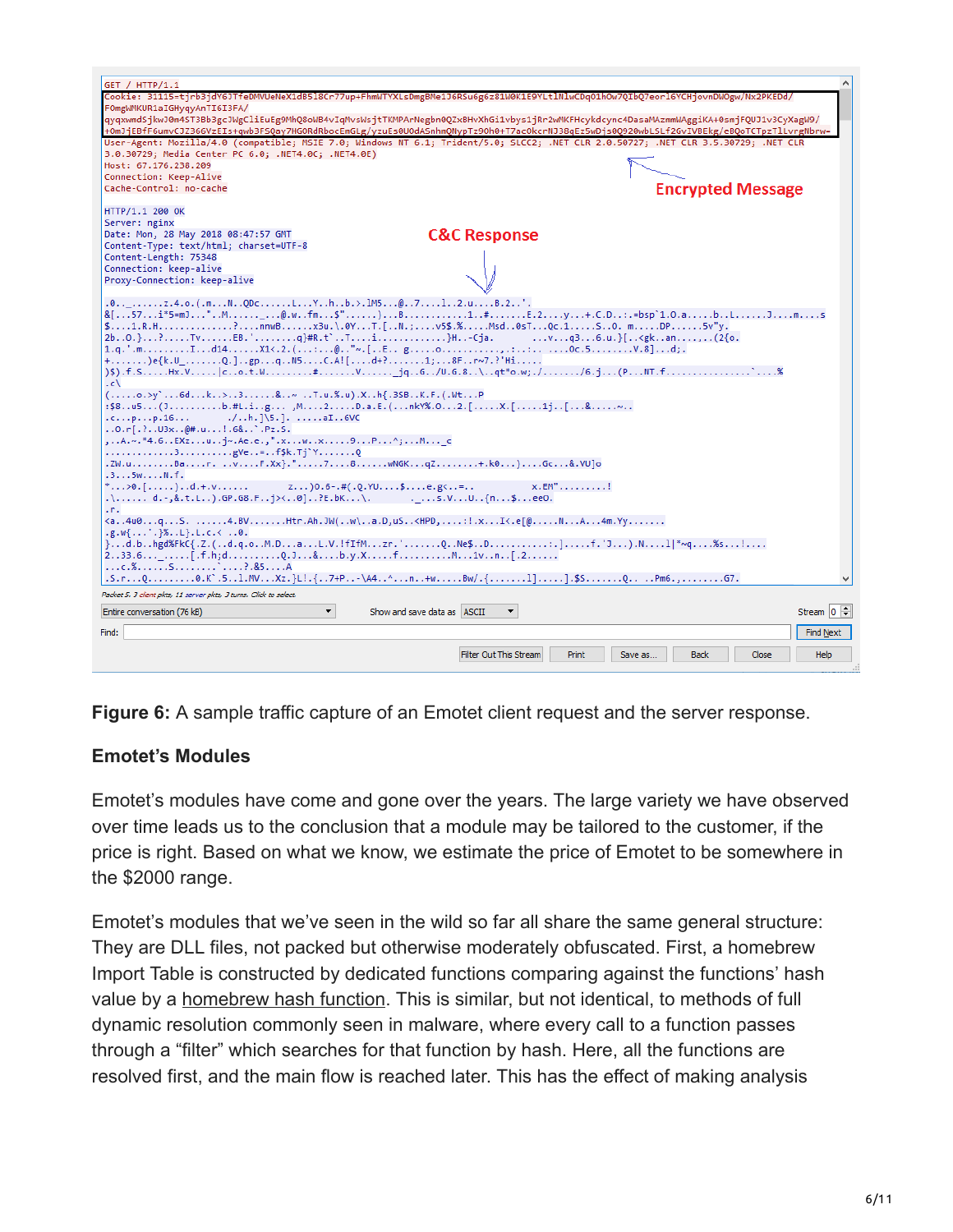somewhat less of a hassle. All DLL names, function names and other incriminating strings are obfuscated using a simple rotating XOR cipher (the decryption function for which is, itself, obfuscated to make it look rather more complicated than it really is).

| push | ebp                                   |
|------|---------------------------------------|
| mov  | ebp,<br>esp                           |
| sub  | 24h<br>esp.                           |
| mov  | 0022E2014h<br>ecx.                    |
| mov  | [ebp+var 24],<br>0B1AF1991h           |
| mov  | 0A7CF868Eh<br>[ebp+var 20],           |
| mov  | 46F84CAAh<br>[ebp+var 1C].            |
| mov  | [ebp+var 18],<br><b>5FEB7711h</b>     |
| mov  | 0F82D30C3h<br>[ebp+var 14],           |
| mov  | 00849AF16h<br>[ebp+var_10],           |
| mov  | OFAAD7F4Bh<br>[ebp+var C]             |
| mov  | 0AE46CADBh<br>[ebp+var 81.            |
| mov  | [ebp+var 4],<br>3ED64710h             |
| call | bh function<br>resolution<br>2<br>aux |
|      |                                       |

**Figure 7:** Emotet feeds precomputed function name hash values to its name resolution routine.

Once function resolution is done, the module typically proceeds to its main functionality. Here the modules can be separated, in broad strokes, into two types: the "wrapper" modules and the "original" modules.

"Wrapper" modules are modules that are thin wrappers for ready-made data mining executables courtesy of [Nirsoft](https://www.nirsoft.net/). Under this category, one might find a module dedicated to mining credentials stored in the user's web browser, which is just a thin wrapper for the freeware tool [WebBrowserPassView,](https://www.nirsoft.net/utils/web_browser_password.html) a whole copy of which is embedded into the malware (and encrypted using rotating XOR). Similarly, there is an "email credential stealer" module which is a wrapper for [MailPassView.](https://www.nirsoft.net/utils/mailpv.html)

| WebBrowserPassView                                                    |                             |                     |            |  |
|-----------------------------------------------------------------------|-----------------------------|---------------------|------------|--|
| Edit<br><b>Options</b><br>Help<br><b>View</b><br>File                 |                             |                     |            |  |
| $n \in \mathbb{Z}$<br>$\mathbf{N}$ - $\mathbf{N}$<br>M                |                             |                     |            |  |
| <b>URL</b>                                                            | Web Browser                 | <b>User Name</b>    | Password   |  |
| https://login.live.com/login.srf                                      | Opera                       | login               | passwd     |  |
| https://login.yahoo.com                                               | Opera                       | nirsoft456764       | Hyg66512F  |  |
| https://www.facebook.com                                              | Opera                       | hgyejdjs@nisoft.net | 6326AAAdd  |  |
| https://www.facebook.com/login.php                                    | Chrome                      | myfacebookaccou     | 1234AbcdFg |  |
| https://www.google.com                                                | Firefox 3.5/4               | testtesttest        | 123456     |  |
| https://www.google.com/accounts/servicelogin                          | Internet Explorer 7.0 - 8.0 | fdweferf            | 4234234234 |  |
| https://www.google.com/accounts/servicelogin                          | Internet Explorer 7.0 - 8.0 | frwferfer           | 5564564a   |  |
| https://www.google.com/accounts/servicelogin                          | Internet Explorer 7.0 - 8.0 | gmailuser748314     | 8996845906 |  |
| https://www.google.com/accounts/ServiceLo                             | Opera                       | nuhaguyhba          | 123456789  |  |
| https://www.linkedin.com                                              | Firefox 3.5/4               | hello@testonly.com  | bhy6711    |  |
|                                                                       |                             |                     |            |  |
| Hir Soft Freeware. http://www.nirsoft.net<br>15 Passwords, 1 Selected |                             |                     |            |  |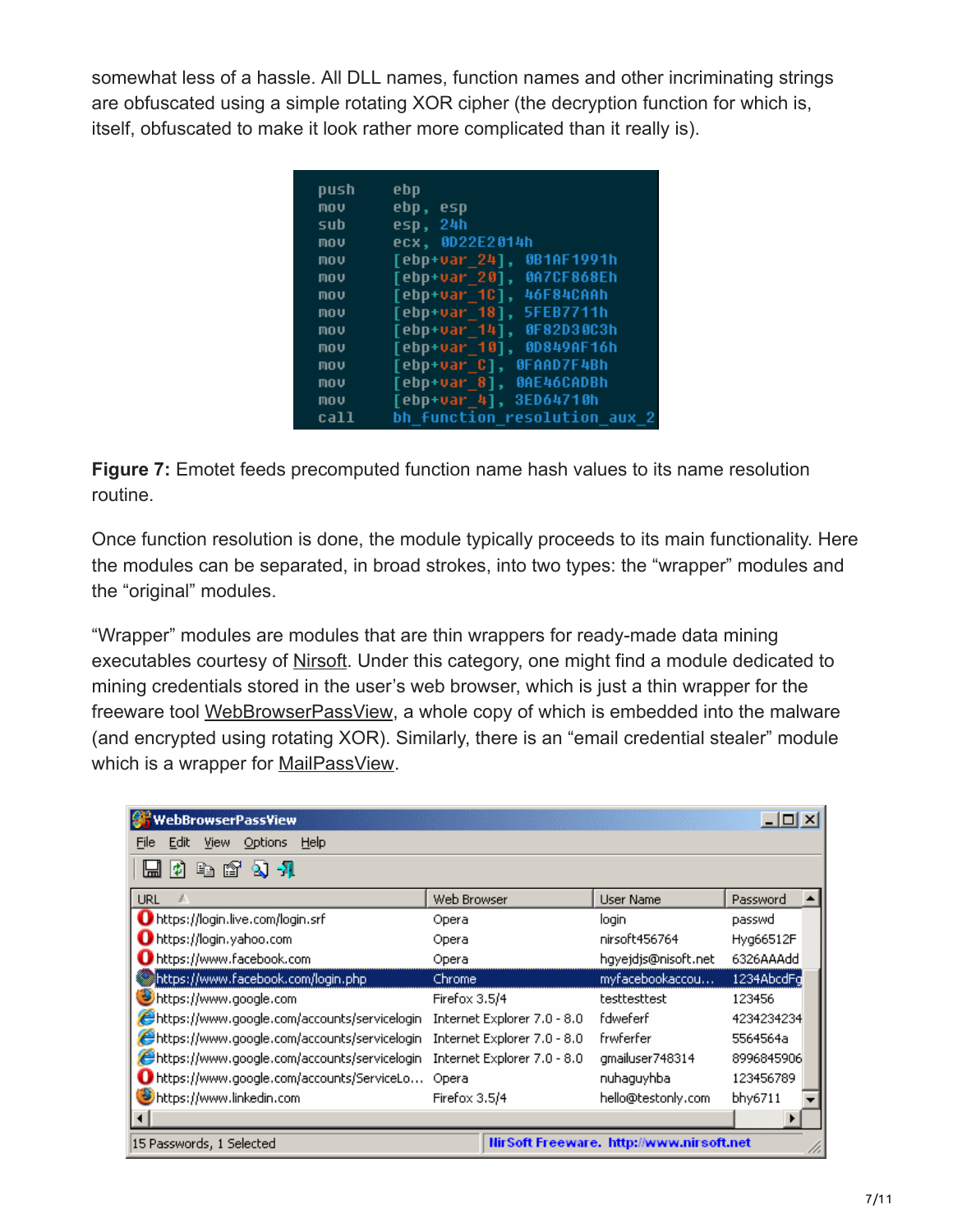**Figure 8**: WebBrowserPassView, when not used in headless mode.

"Original" modules have been implemented from scratch by Emotet's author. Their tactics vary, but our general impression is that most of these do not directly subvert / monetize the victim (as do miners, backdoors, ransomware, etc), and are instead aimed at getting more [people infected with Emotet. For instance, one of the modules uses the deprecated Simple](https://msdn.microsoft.com/en-us/library/windows/desktop/dd296728(v=vs.85).aspx) MAPI interface in order to harvest the list of MS-Outlook's locally stored email addresses, which are later used to send Emotet Spam. Even more straightforward is the "Worm" module, which has a built-in table of passwords that it uses to try and brute-force accessible SMB shares, so it can infect more stations on the LAN with Emotet.

| ▮◢▩                              |                                                                                                                                                       |                                                                                                                     |
|----------------------------------|-------------------------------------------------------------------------------------------------------------------------------------------------------|---------------------------------------------------------------------------------------------------------------------|
|                                  | lea<br>push<br>push<br>call and the call the set of the set of the set of the set of the set of the set of the set of the set of the s<br>test<br>is. | eax, [esp+20h+pProfAdmin]<br>eax ; 1ppProfAdmin<br>$\theta$ ; ulFlaqs<br>MAPIAdminProfiles<br>eax, eax<br>loc 925DC |
|                                  |                                                                                                                                                       |                                                                                                                     |
| 子语                               |                                                                                                                                                       |                                                                                                                     |
| $\mathbf{m}\mathbf{0}\mathbf{U}$ |                                                                                                                                                       | eax, [esp+20h+pProfAdmin]                                                                                           |
| lea -                            |                                                                                                                                                       | edx, [esp+20h+pTable]                                                                                               |
| push                             |                                                                                                                                                       | edx ; 1ppTable                                                                                                      |
| push                             |                                                                                                                                                       | 0 ; ulFlags                                                                                                         |
| <b>push</b>                      |                                                                                                                                                       | eax ; This                                                                                                          |
| $\mathbf{m}\mathbf{0}\mathbf{v}$ |                                                                                                                                                       | ecx, [eax]                                                                                                          |
| ca11                             |                                                                                                                                                       | [ecx+IProfAdminUtbl.GetProfileTable]                                                                                |
| test                             | eax, eax                                                                                                                                              |                                                                                                                     |
| js.                              |                                                                                                                                                       | loc_925D2                                                                                                           |

**Figure 9:** Emotet uses the deprecated Simple MAPI to harvest email addresses.

**Figure 10:** Emotet's table of common passwords to try against SMB share accounts.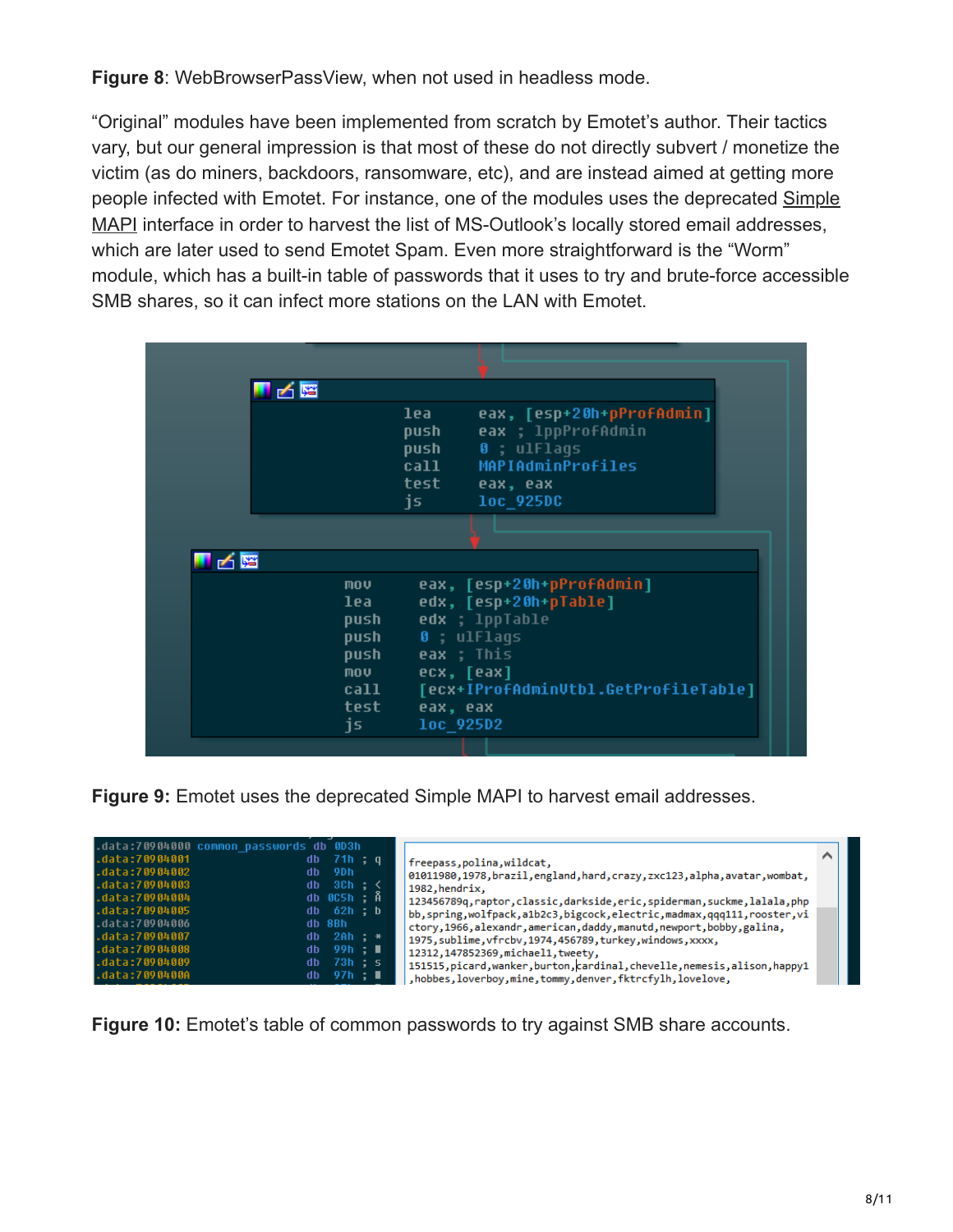| S O n + 7 Your payment id number: 05012 -<br>囨<br>8                                                                                                                 |  |
|---------------------------------------------------------------------------------------------------------------------------------------------------------------------|--|
| $\mathcal Q$ Tell me what you want to do<br>Message<br>File                                                                                                         |  |
| Tue 7/25/2017 11:09 AM                                                                                                                                              |  |
| (α)                                                                                                                                                                 |  |
| Your payment id number: 05012                                                                                                                                       |  |
| Тο                                                                                                                                                                  |  |
| Retention Policy 14 days Junk Email (2 weeks)<br>Expires 8/8/2017<br>This item will expire in 13 days. To keep this item longer apply a different Retention Policy. |  |
| Good Day,                                                                                                                                                           |  |
| To verify and pay your invoice, please click here:<br>http://beckiyore.com/ECPT315356/                                                                              |  |
| If you need any further assistance or have queries regarding your invoice, please do not<br>hesitate to contact us.                                                 |  |
| Sincerely Yours,                                                                                                                                                    |  |
| @                                                                                                                                                                   |  |

**Figure 11:** Typical spam message sent by Emotet.

One last curiosity that we have seen is a rather convoluted module that was linked with the libevent library and upnp functionality. Upnp was used to enable port forwarding and make the victim machine accessible from the WAN, whereas Libevent was used to set up a simple server that answers with an "EHLO" to incoming packets. This seems to be some sort of PoC or sanity check, checking if the compromised machine has been successfully made accessible from the outside, and is available for the C&C to initiate contact with.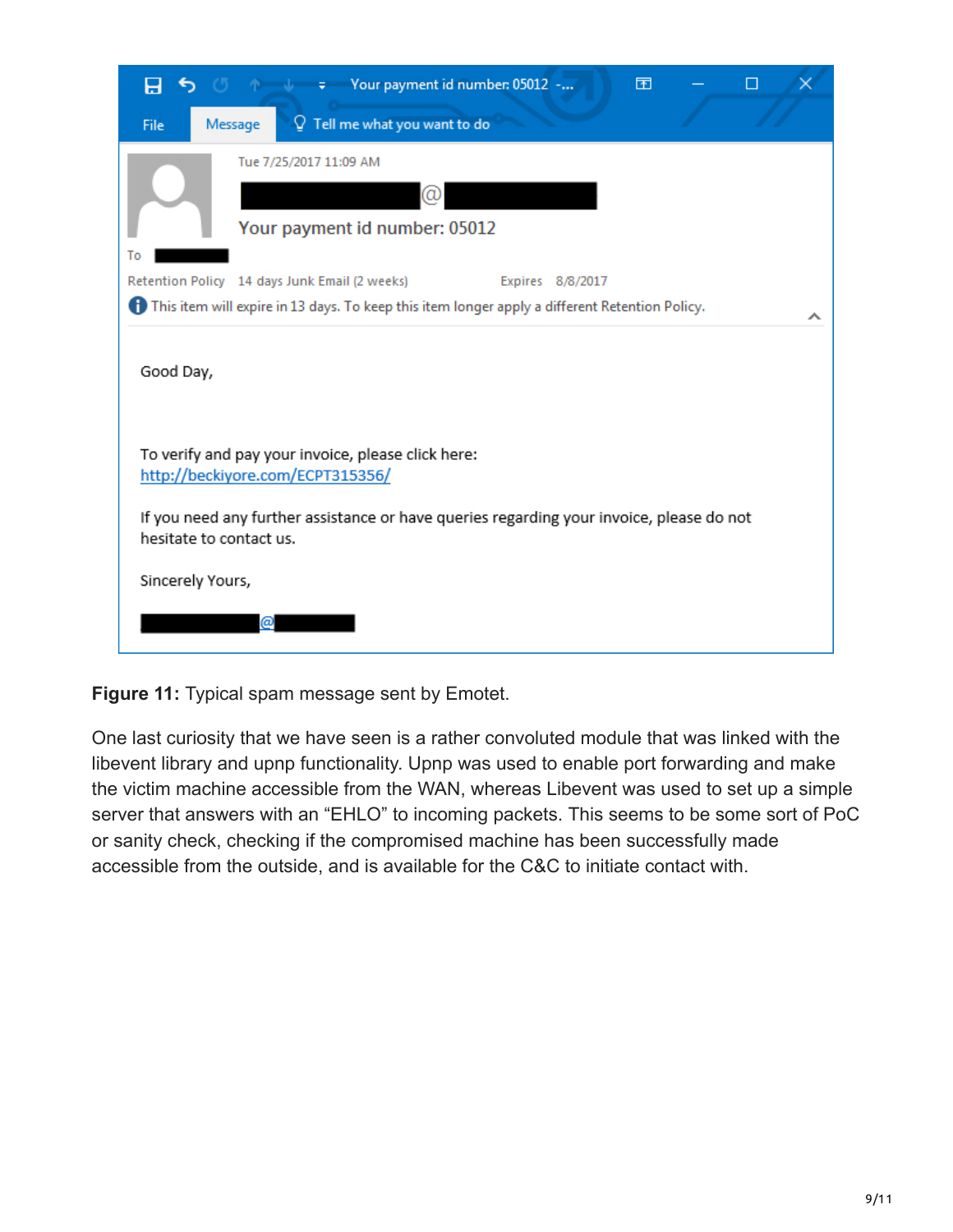|                | ; <mark>Attributes</mark> : bp-based frame                                                                              |                                                                                                                                                                                                                   |
|----------------|-------------------------------------------------------------------------------------------------------------------------|-------------------------------------------------------------------------------------------------------------------------------------------------------------------------------------------------------------------|
|                | bh send_HELO_to_socket proc near                                                                                        |                                                                                                                                                                                                                   |
| buf.<br>socket | $=$ byte ptr $-4$                                                                                                       | = dword ptr 0Ch                                                                                                                                                                                                   |
|                | push ebp<br>push ecx<br>$\overline{m}$ oversity<br>call send_0<br>$\mathbf{pop}$<br>retn<br>bh_send_HELO_to_socket_endp | mov ebp, esp<br>push 0; flags<br>push 4; len<br>lea eax, [ebp+buf]<br>dword ptr [ebp+buf], 'OLEH'<br>push eax ; buf<br>push [ebp+socket]; s<br>push [ebp+socket] ; s<br>call closesocket 0<br>mov esp, ebp<br>ebp |

**Figure 12:** The single block of actual user-authored functionality in a 672-function module.

# **Some Samples**

During our research, we found it difficult to obtain Emotet modules for testing. Few of the (excellent) write-ups on this strain of malware offered access to module hashes, and fewer still had the hashes identified by the module function or were available for download anywhere. Obtaining the modules independently requires direct communication using Emotet's overwrought communication protocol, and then the modules themselves that you get are somewhat of a lottery (not to mention that, as described above, if you use an out-ofdate executable or protocol you get an updated version of Emotet instead of the modules; finding out about that was fun). Therefore, for what it is worth, we have uploaded the abovementioned modules to VirusTotal, and provide their hashes and descriptions below. These were retrieved late May 2018. We hope they are of use to you.

| sha256                                                           | module<br>purpose             |
|------------------------------------------------------------------|-------------------------------|
| d4491f9b885bba06d7ee6e02e6e71272893638bbb92f2c23b9ddf52f8a26a702 | Email<br>address<br>harvester |